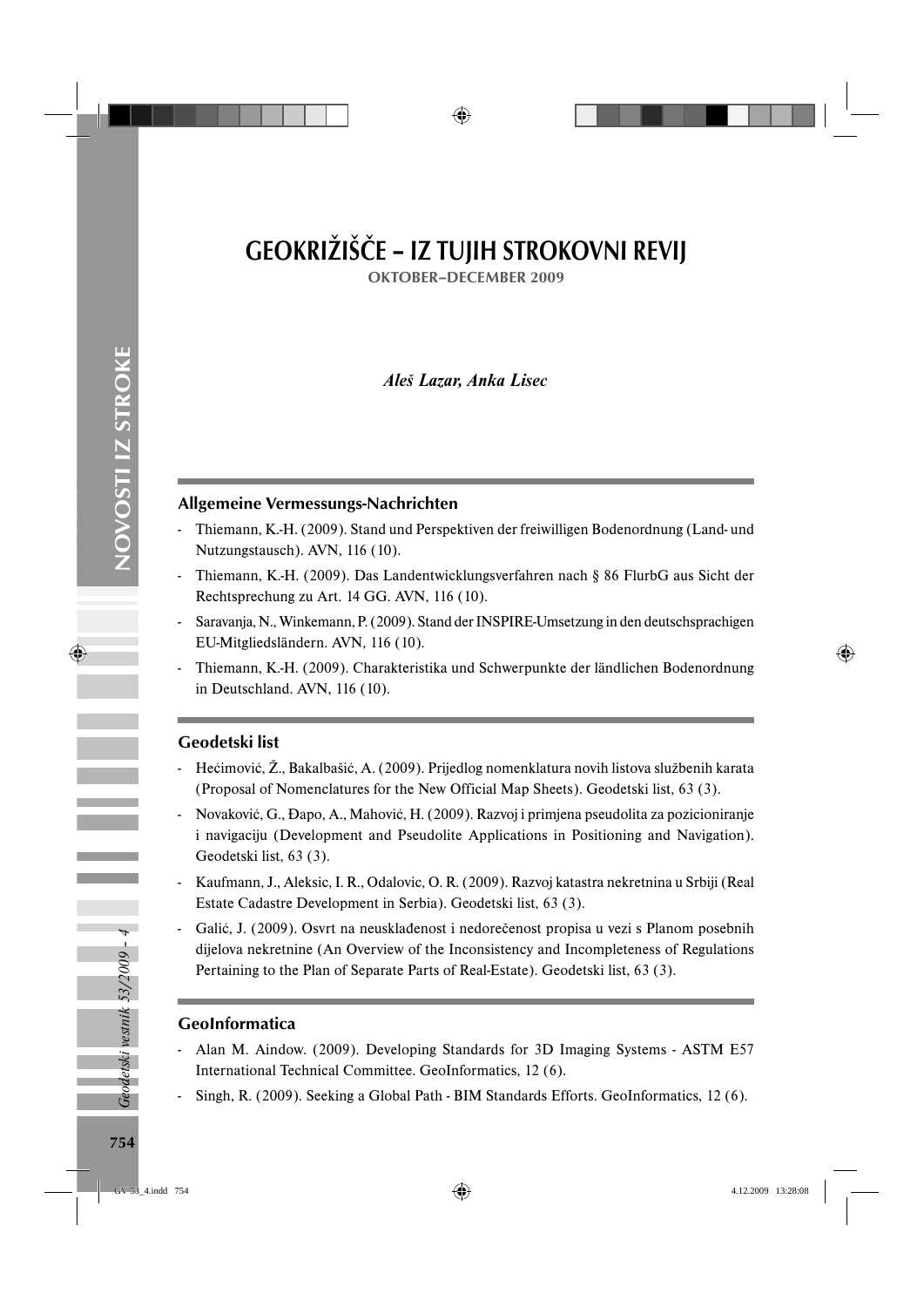- Dobson, M. W. (2009). Creating Rubust Functionalities ADAS and 3D-Road Map Databases. GeoInformatics, 12 (6).
- Egido, A., Garcia, M., Caparrini, M. (2009). A Space Asset for Non-Space Applications GNSS-R. GeoInformatics, 12 (6).
- Peck, R. (2009). Innovativa Uses of GPS and GIS Technology for Invasive Weed Management - Winning the War on Weeds. GeoInformatics, 12 (7).
- Cheng, P., Sustera, J. (2009). Using RapidEye Data without Ground Control Automated High-Speed High-Accuracy Orthorectification and Mosaicking. GeoInformatics, 12 (7).
- Triglav, J. (2009). An Evolution of the Millennial Pair Geolocation and Time. GeoInformatics, 12 (7).
- Cavinato, A., Pollet, M., Bellio, C., Piol, R. (2009). Processing of Data Downloaded in the First Year of Observation - Monumentation of Geodetic Permanent GPS stations. GeoInformatics, 12 (7).

#### GeoConnexionUK

- Campbell, N. (2009). Data Classification Fit for Purpose? GeoConnexionUK, 7 (5).
- Ramage, S. (2009). UK SDI: Lifecycle and supply chain considerations. GeoConnexionUK, 7 (5).
- Maglia-Norgren, K. (2009). Disaster Management and Monitoring. GEO: International, 8 (10).

## GIM International

- Talend, D. (2009). GNSS and Heavy Equipment. GIM International, 23 (10).
- Hunter, G., Minten, H., de Vries, J. J. (2009). Revolution in Highway Surveying. GIM International, 23 (10).
- Lemmen, C., Augustinus, C., van Oosterom, P. (2009). The Social Tenure Domain Model. GIM International, 23 (10).
- Roy, V., L., Coleman, D., Pegler, K. (2009). Choosing the Best Digital Elevation Model. GIM International, 23 (10).

### GPS World

- Hauschild, A., Montenbruck, O., Steigenberger, P., Hugentobler, U., Hessels, U. (2009). CONGO: First GPS/GIOVE Tracking Network for Science, Research. GPS World, 20 (9).
- Butler, B., Alparslan, H., Foegelle, M. D., Borsato, R. (2009). A-GPS Antenna Performance: Over-the-Air Test Method. GPS World, 20 (9).
- Kaba, J., Wu, S., Mau, S.-C., Zhao, T. (2009). Fusion of Multi-Sensor Networks. GPS World, 20 (10).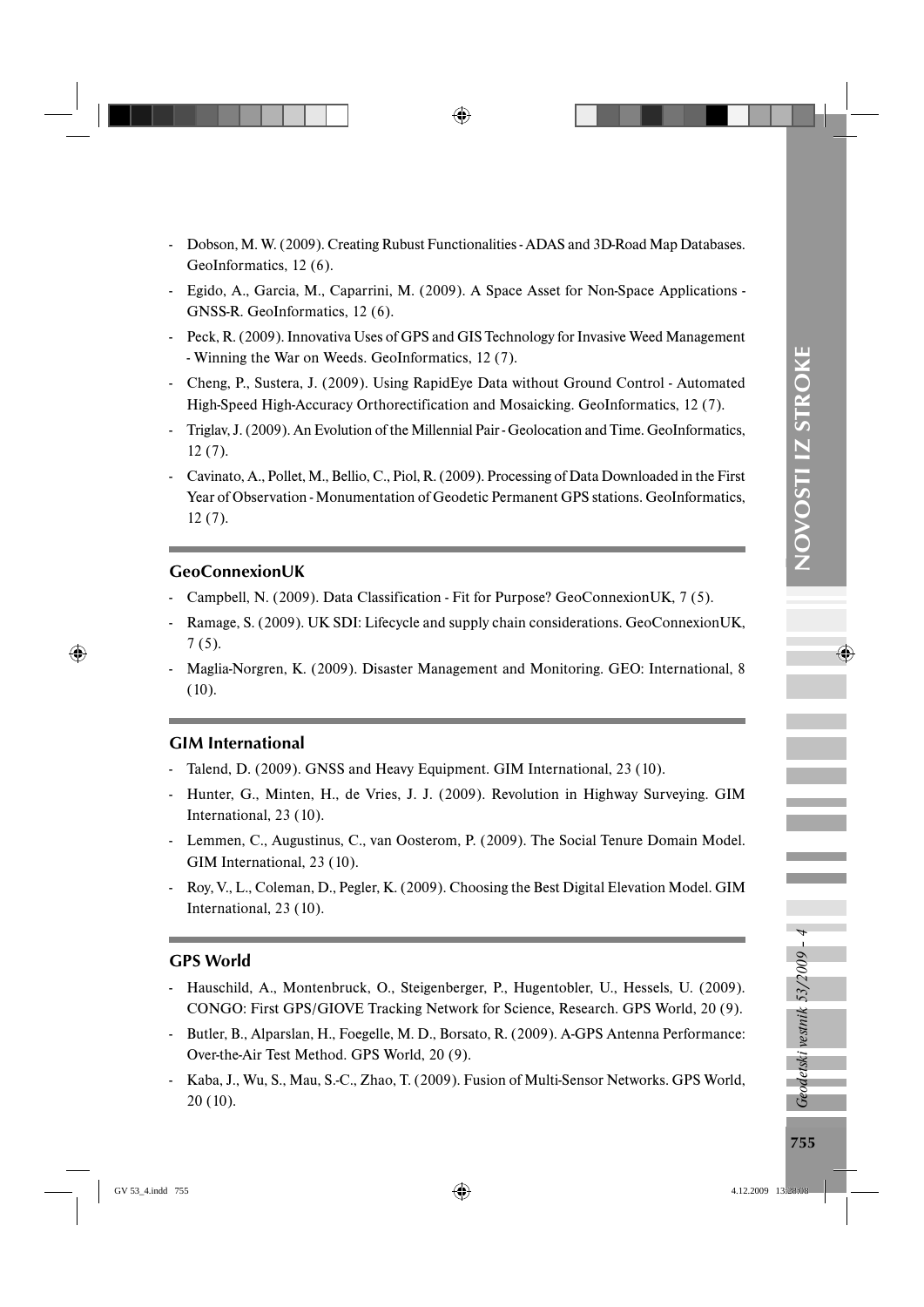- Cameron, A. (2009). Multipath Measures Snow Depth. GPS World, 20 (11).
- Morrison, A. (2009). Higher Timing Accuracy, Lower Cost. GPS World, 20 (11).

## ISPRS Journal of Photogrammetry and Remote Sensing

- McNairn, H., Champagne, C., Shang, J., Holmstrom, D., Reichert, G. (2009). Integration of optical and Synthetic Aperture Radar (SAR) imagery for delivering operational annual crop inventories. ISPRS Journal of Photogrammetry and Remote Sensing, 64 (5).
- Waske, B., Braun, M. (2009). Classifier ensembles for land cover mapping using multitemporal SAR imagery. ISPRS Journal of Photogrammetry and Remote Sensing, 64 (5).
- Silva, W. F., Rudorff, B. F. T., Formaggio, A. R., Paradella, W. R., Mura, J. C. (2009). Discrimination of agricultural crops in a tropical semi-arid region of Brazil based on L-band polarimetric airborne SAR data. ISPRS Journal of Photogrammetry and Remote Sensing, 64 (5).
- Ainsworth, T. L., Kelly, J. P., Lee, J.-S. (2009). Classification comparisons between dual-pol, compact polarimetric and quad-pol SAR imagery. ISPRS Journal of Photogrammetry and Remote Sensing, 64 (5).
- Chatterjee, R. S., Saha, S. K., Kumar, S., Mathew, S., Lakhera, R. C., Dadhwal, V. K. (2009). Interferometric SAR for characterization of ravines as a function of their density, depth, and surface cover. ISPRS Journal of Photogrammetry and Remote Sensing, 64 (5).
- Dell'Acqua, F., Gamba, P., Lisini, G. (2009). Rapid mapping of high resolution SAR scenes. ISPRS Journal of Photogrammetry and Remote Sensing, 64 (5).
- Soergel, U., Michaelsen, E., Thiele, A., Cadario, E., Thoennessen, U. (2009). Stereo analysis of high-resolution SAR images for building height estimation in cases of orthogonal aspect directions. ISPRS Journal of Photogrammetry and Remote Sensing, 64 (5).
- Herrera, G., Tomás, R., Lopez-Sanchez, J. M., Delgado, J., Vicente, F., Mulas, J., Cooksley, G., Sanchez, M., Duro, J., Arnaud, A., Blanco, P., Duque, S., Mallorqui, J. J., De la Vega-Panizo, R., Monserrat, O. (2009). Validation and comparison of Advanced Differential Interferometry Techniques: Murcia metropolitan area case study. ISPRS Journal of Photogrammetry and Remote Sensing, 64 (5).
- Kovordányi, R., Roy, C. (2009). Cyclone track forecasting based on satellite images using artificial neural networks. ISPRS Journal of Photogrammetry and Remote Sensing, 64 (6).
- Franceschi, M., Teza, G., Preto, N., Pesci, A., Galgaro, A., Girardi, S. (2009). Discrimination between marls and limestones using intensity data from terrestrial laser scanner. ISPRS Journal of Photogrammetry and Remote Sensing, 64 (6).
- Wöhler, C., d'Angelo, P., Krüger, L., Kuhl, A., Groß, H.-M. (2009). Monocular 3D scene reconstruction at absolute scale. ISPRS Journal of Photogrammetry and Remote Sensing, 64 (6).
- Yuan, X., Fu, J., Sun, H., Toth, C. (2009). The application of GPS precise point positioning technology in aerial triangulation. ISPRS Journal of Photogrammetry and Remote Sensing,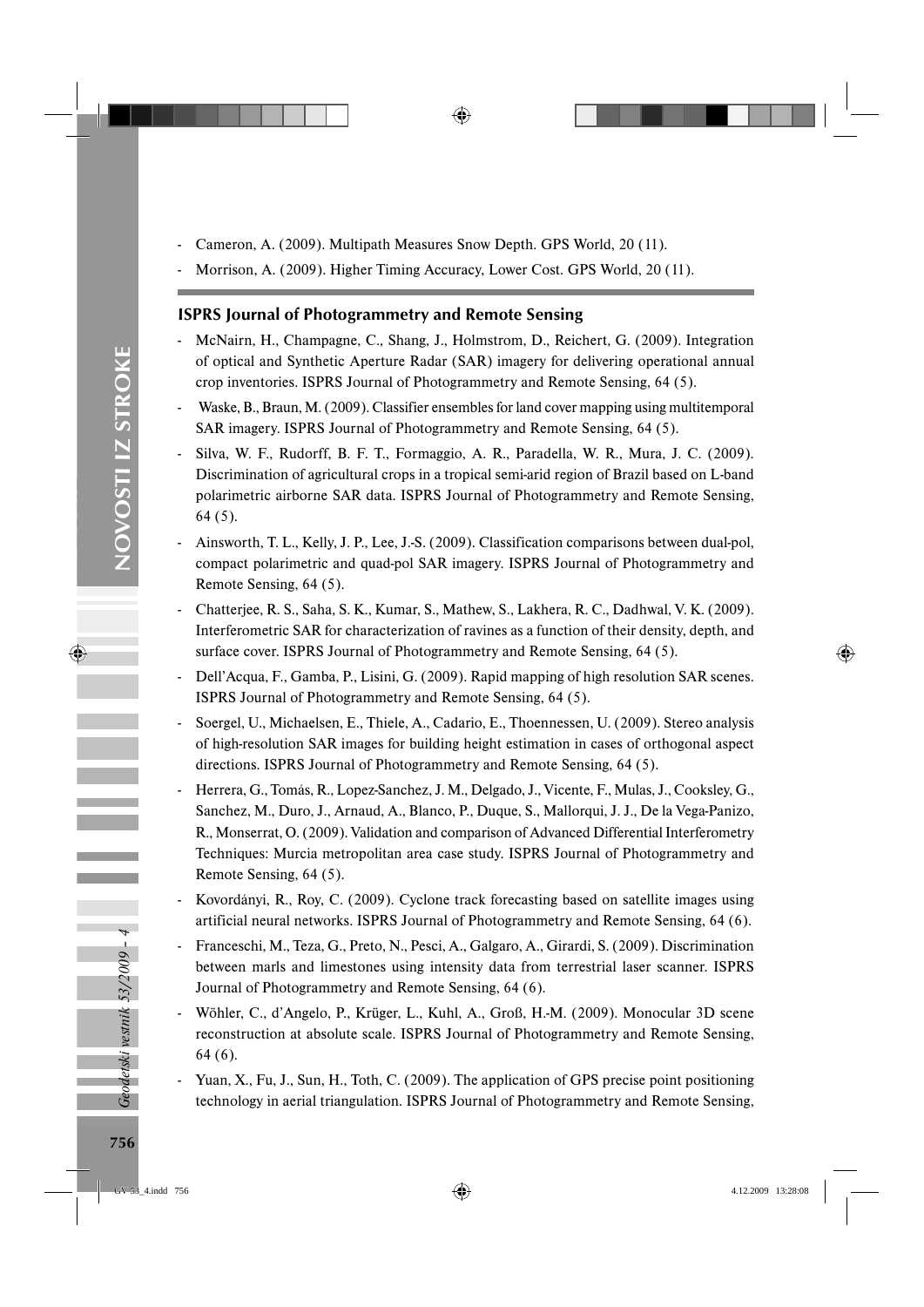64 (6).

- Ayoub, F., Leprince, S., Avouac, J.-P. (2009). Co-registration and correlation of aerial photographs for ground deformation measurements. ISPRS Journal of Photogrammetry and Remote Sensing, 64 (6).
- Reitberger, J., Schnörr, C., Krzystek, P., Stilla, U. (2009). 3D segmentation of single trees exploiting full waveform LIDAR data. ISPRS Journal of Photogrammetry and Remote Sensing, 64 (6).
- Pu, S., Vosselman, G. (2009). Knowledge based reconstruction of building models from terrestrial laser scanning data. ISPRS Journal of Photogrammetry and Remote Sensing, 64 (6).
- Hais, M., Kučera, T. (2009). The influence of topography on the forest surface temperature retrieved from Landsat TM, ETM + and ASTER thermal channels. ISPRS Journal of Photogrammetry and Remote Sensing, 64 (6).
- Chen, W., Henebry, G. M. (2009). Change of spatial information under rescaling: A case study using multi-resolution image series. ISPRS Journal of Photogrammetry and Remote Sensing, 64 (6).
- Cascini, L., Fornaro, G., Peduto, D. (2009). Analysis at medium scale of low-resolution DInSAR data in slow-moving landslide-affected areas. ISPRS Journal of Photogrammetry and Remote Sensing, 64 (6).
- Adam, E., Mutanga, O. (2009). Spectral discrimination of papyrus vegetation (Cyperus papyrus L.) in swamp wetlands using field spectrometry. ISPRS Journal of Photogrammetry and Remote Sensing, 64 (6).
- Tournaire, O., Paparoditis, N. (2009). A geometric stochastic approach based on marked point processes for road mark detection from high resolution aerial images. ISPRS Journal of Photogrammetry and Remote Sensing, 64 (6).
- Dell'Endice, F., Nieke, J., Koetz, B., Schaepman, M. E., Itten, K. (2009). Improving radiometry of imaging spectrometers by using programmable spectral regions of interest. ISPRS Journal of Photogrammetry and Remote Sensing, 64 (6).
- Becker, S. (2009). Generation and application of rules for quality dependent façade reconstruction. ISPRS Journal of Photogrammetry and Remote Sensing, 64 (6).
- Pringle, M. J., Schmidt, M., Muir, J. S. (2009). Geostatistical interpolation of SLC-off Landsat ETM+ images. ISPRS Journal of Photogrammetry and Remote Sensing, 64 (6).
- Mathys, L., Guisan, A., Kellenberger, T. W., Zimmermann, N. E. (2009). Evaluating effects of spectral training data distribution on continuous field mapping performance. ISPRS Journal of Photogrammetry and Remote Sensing, 64 (6).
- Lu, S., Shimizu, Y., Ishii, J., Funakoshi, S., Washitani, I., Omasa, K. (2009). Estimation of abundance and distribution of two moist tall grasses in the Watarase wetland, Japan, using hyperspectral imagery. ISPRS Journal of Photogrammetry and Remote Sensing, 64 (6).
- Suratno, A., Seielstad, C., Queen, L. (2009). Tree species identification in mixed coniferous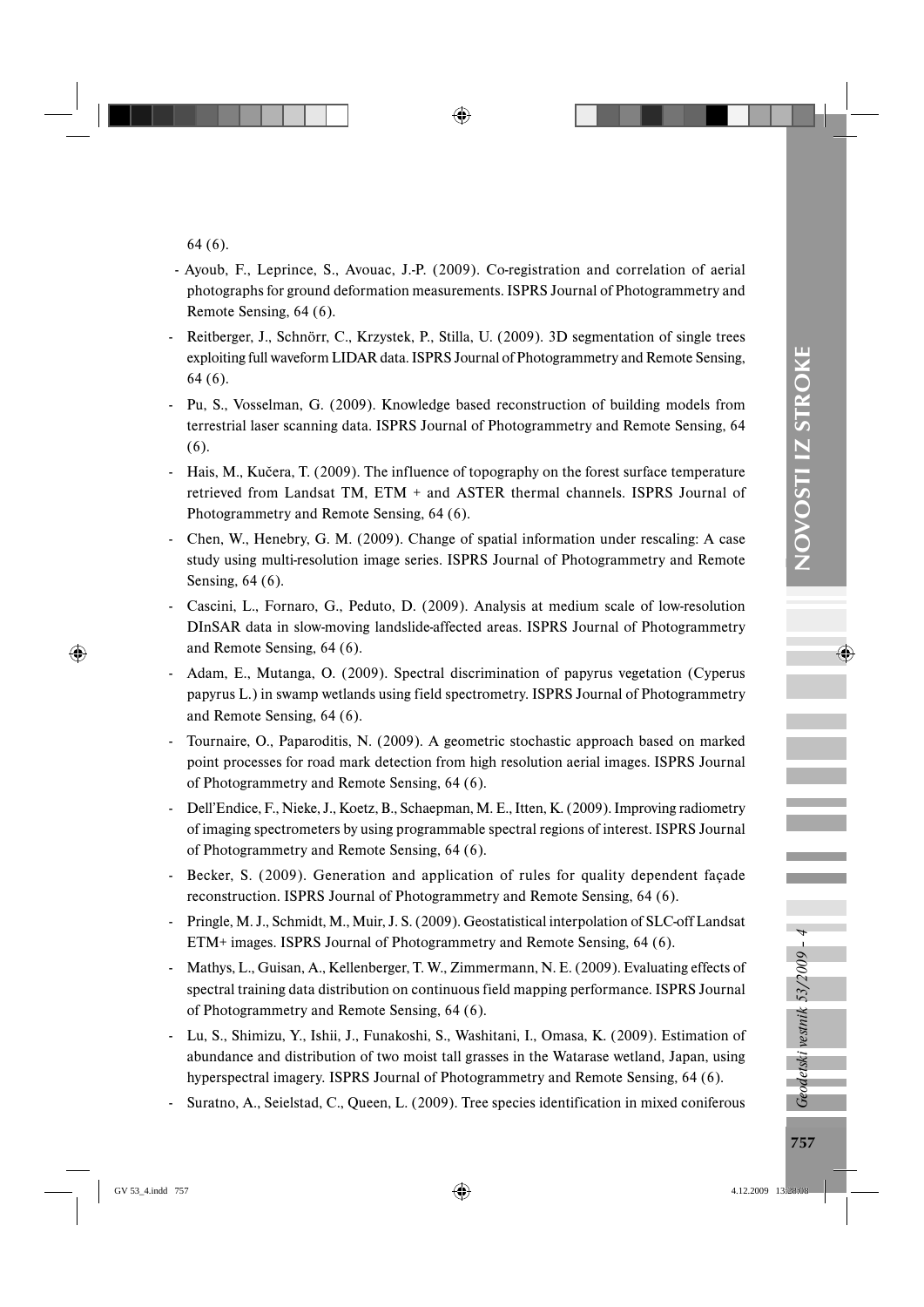forest using airborne laser scanning. ISPRS Journal of Photogrammetry and Remote Sensing, 64 (6).

### Journal of Geodesy

- Weigelt, M., Sideris, M. G., Sneeuw, N. (2009). On the influence of the ground track on the gravity field recovery from high–low satellite-to-satellite tracking missions: CHAMP monthly gravity field recovery using the energy balance approach revisited. Journal of Geodesy, 83 (12).
- Jäggi, A., Dach, R., Montenbruck, O., Hugentobler, U., Bock, H., Beutler, G. (2009). Phase center modeling for LEO GPS receiver antennas and its impact on precise orbit determination. Journal of Geodesy, 83 (12).
- Hamayun, I. Prutkin and R. Tenzer. (2009). The optimum expression for the gravitational potential of polyhedral bodies having a linearly varying density distribution. Journal of Geodesy, 83 (12).
- Freeden, W., Fehlinger, T., Klug, M., Mathar, D., Wolf, K. (2009). Classical globally reflected gravity field determination in modern locally oriented multiscale framework. Journal of Geodesy, 83 (12).
- Jekeli, C., Jin Yang, H., Kwon, J. H. (2009). Using gravity and topography-implied anomalies to assess data requirements for precise geoid computation. Journal of Geodesy, 83 (12).
- Bouin, M.-N., Ballu, V., Calmant, S., Boré, J.-M., Folcher, E., Ammann, J. (2009). A kinematic GPS methodology for sea surface mapping, Vanuatu. Journal of Geodesy, 83 (12).
- Richter, B., Engels, J., Grafarend, E. (2010). Transformation of amplitudes and frequencies of precession and nutation of the earth's rotation vector to amplitudes and frequencies of diurnal polar motion. Journal of Geodesy, 84 (1).
- Bizouard, C., Seoane, L. (2010). Atmospheric and oceanic forcing of the rapid polar motion. Journal of Geodesy, 84 (1).
- Coulot, D., Pollet, A., Collilieux, X., Berio, P. (2010). Global optimization of core station networks for space geodesy: application to the referencing of the SLR EOP with respect to ITRF. Journal of Geodesy, 84 (1).
- Henkel, P., Günther, C. (2010). Partial integer decorrelation: optimum trade-off between variance reduction and bias amplification. Journal of Geodesy, 84 (1).
- Ballu, V., Bouin, M.-N., Calmant, S., Folcher, E., Bore, J.-M., Ammann, J., Pot, O., Diament, Pelletier, B. (2010). Absolute seafloor vertical positioning using combined pressure gauge and kinematic GPS data. Journal of Geodesy, 84 (1).
- Paláncz, B., Awange, J. L., Zaletnyik, P., Lewis, R. H. (2010). Linear homotopy solution of nonlinear systems of equations in geodesy. Journal of Geodesy, 84 (1).
- Ardalan, A. A., Karimi, R., Bilker-Koivula, M. (2010). An overdetermined geodetic boundary value problem approach to telluroid and quasi-geoid computations. Journal of Geodesy, 84 (1).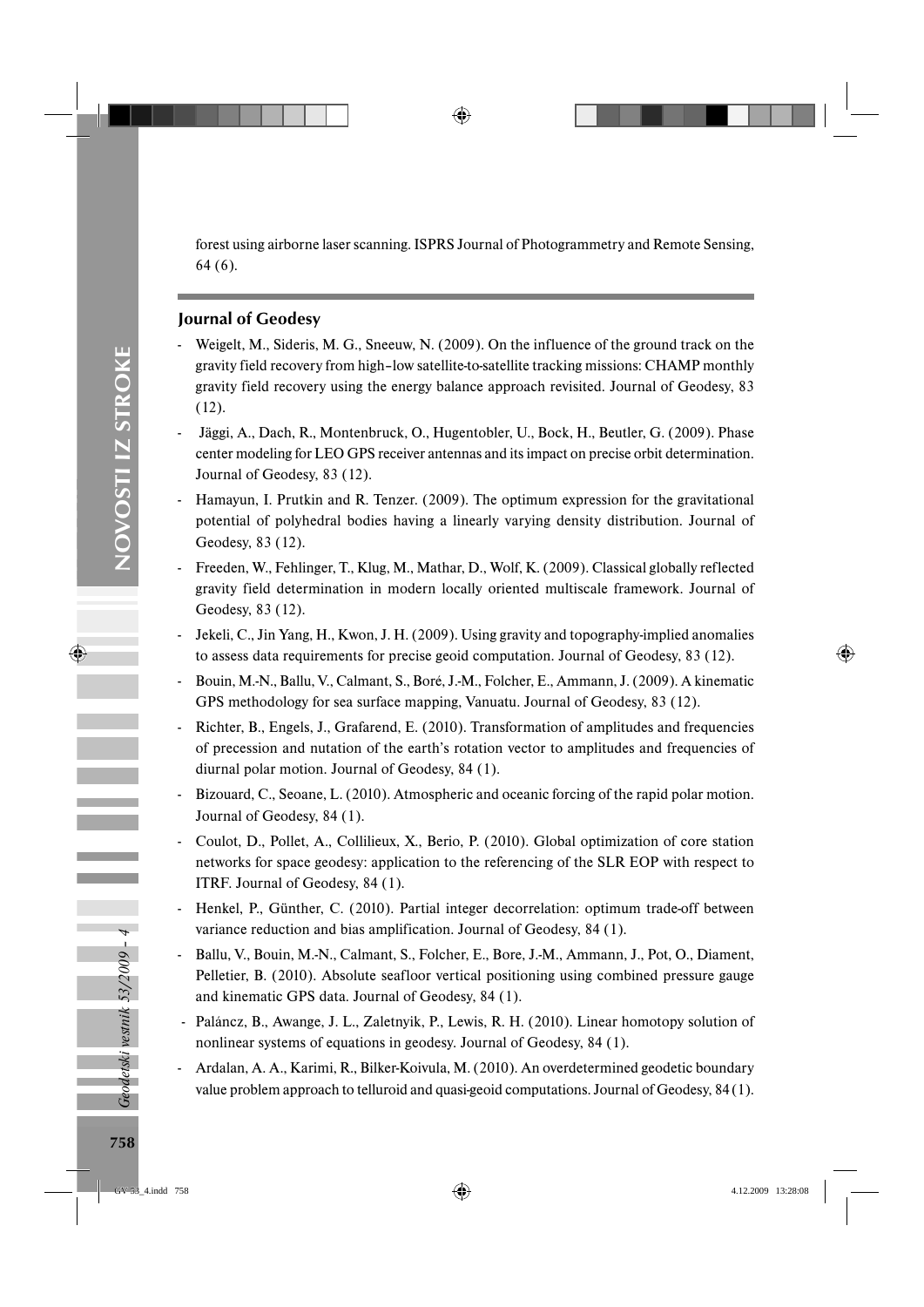#### Photogrammetric Engineering & Remote Sensing

- Greenfield, E. J., Nowak, D. J., Walton, J. T. (2009). Assessment of 2001 NLCD Percent Tree and Impervious Cover Estimates. PE&RS, 75 (11).
- Franks, S., Masek, J. G., Headley, R. M. K., Gasch, J., Arvidson, T. (2009). Large Area Scene Selection Interface (LASSI) Methodology of Selecting Landsat Imagery for the Global Land Survey 2005. PE&RS, 75 (11).
- Eikvil, L., Holden, M., Huseby, R. B. (2009). Adaptive Registration of Remote Sensing Images using Supervised Learning. PE&RS, 75 (11).
- Ji, L., Zhang, L., Wylie, B. (2009). Analysis of Dynamic Thresholds for the Normalized Difference Water Index. PE&RS, 75 (11).
- Li, X., Yeh, A. G.-O., Qian, J., Ai, B., Qi, Z. (2009). A Matching Algorithm for Detecting Land Use Changes Using Case-Based Reasoning. PE&RS, 75 (11).

#### Survey Review

- Chiang, K.-W., Huang, Y.-S., Tsai, M.-L., Chen, K.-H. (2010). The perspective from Asia concerning the impact of Compass/Beidou-2 on future GNSS. Survey Review, 42 (315).
- Rollins, C. M. (2010). An integral for geodesic length after derivations by P D Thomas. Survey Review, 42 (315).
- Hwang, C., Cheng, T.-C., Cheng, C. C., Hung, W. C. (2010). Land subsidence using absolute and relative gravimetry: a case study in central Taiwan. Survey Review, 42 (315).
- Easa, S. M. (2010). Space resection in photogrammetry using collinearity condition without linearization. Survey Review, 42 (315).
- Mayunga, S. D., Coleman, D. J., Zhang, Y. (2010). Semi-automatic building extraction in dense urban settlement areas from high-resolution satellite images. Survey Review, 42 (315).
- Song, Y., Zhu, J., Li, Z. (2010). The least-squares estimation of adjustment model constrained by some non-negative parameters. Survey Review, 42 (315).
- Yang, G., He, X., Chen, Y. (2010). Integrated GPS and Pseudolite Positioning for deformation monitoring. Survey Review, 42 (315).
- Bakula, M. (2010). Network code DGPS positioning and reliable estimation of position accuracy. Survey Review, 42 (315).
- Caroti, G., Piemonte, A. (2010). Measurement of cross-slope of roads: evaluations, algorithms and accuracy analysis. Survey Review, 42 (315).

#### Zeitschrift für Geodäsie, Geoinformation und Landmanagement

- Thöne, K.-F. (2009). FIG Working Week 2009 in Eilat/Israel: »Surveyors Key Role in Accelerated Development«. ZFV, 134 (5).